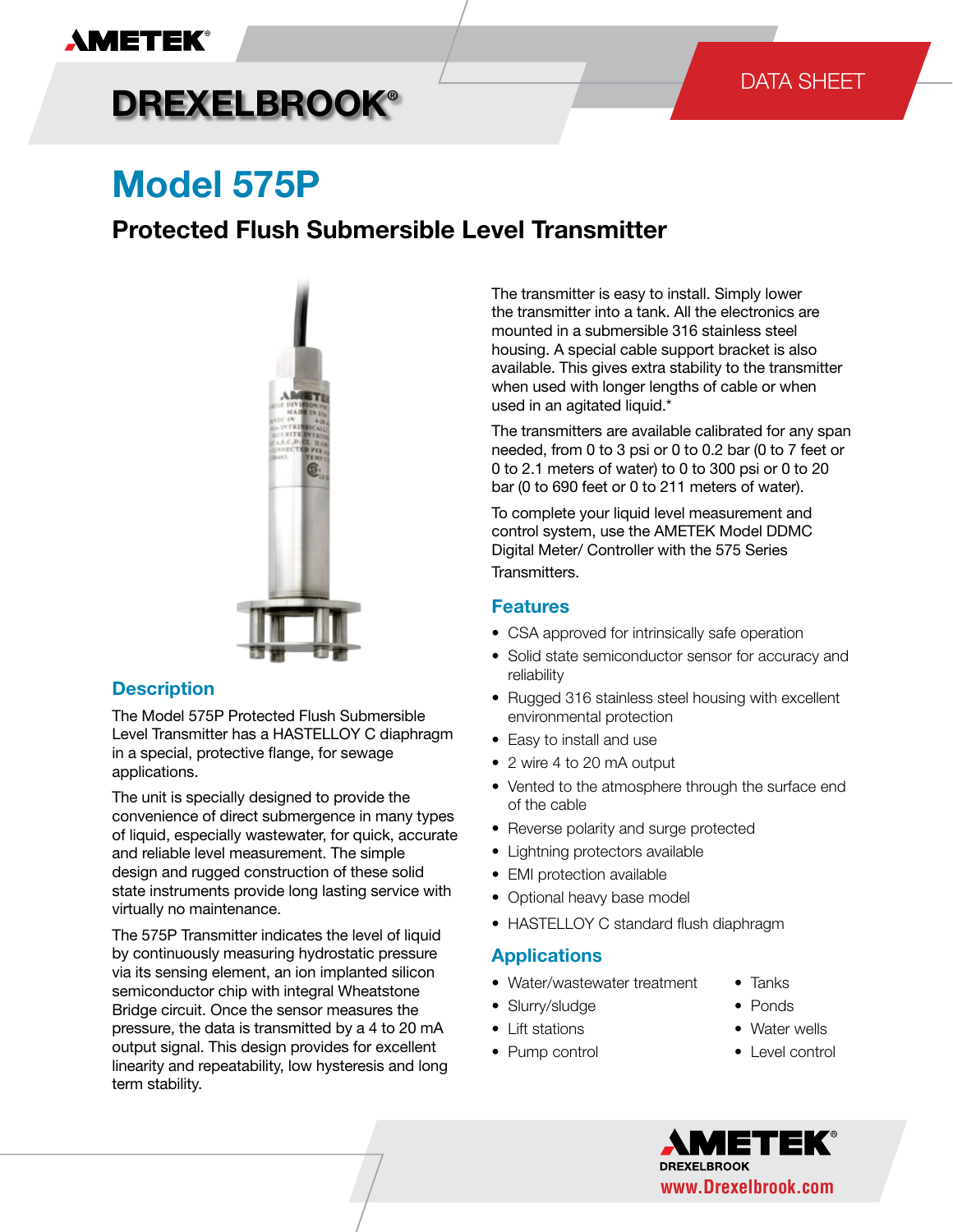# Submersible Level Transmitter **Model 575P Protected Flush**

### **Specifications**

**Feet of Water:** 0/14, 0/35, 0/69, 0/138, 0/230, 0/345, 0/460, 0/690 **Meters of Water:** 0/4, 0/10, 0/21, 0/42, 0/70, 0/105, **Model 575P Protected** 

0/140, 0/210 0/140, 0/210<br> **Bar:** 0/0.4, 0/1, 0/2, 0/4, 0/7, 0/10, 0/14, 0/20<br> **Approvals:** Meets CSA requirements for i

**PSI:** 0/6, 0/15, 0/30, 0/60, 0/100, 0/150, 0/200, 0/300

**Output:** 4 to 20 mA, 2 wire, current limited to 30 mA  $DC$ 

**Power Supply:** 12 to 40 VDC with reverse polarity surge protection; Limited to 28 VDC for CSA I.S. Loop Resistance: 1400 ohms maximum at 40 volts

### **Temperature Range\*\*:**

**Ambient Operating:** CSA intrinsically safe T3C = -25° to 180°F (-32° to 82°C)

**Storage:** -40° to 180°F (-40° to 82°C)

\*\* If submerged in a liquid that has frozen, damage will result. Limit high temperature to 140°F (60°C) for intrinsically safe operation.

**Overrange Effect:** ±0.15% full scale at 200% of maximum range *If submerged in a liquid that has from a liquid* $\alpha$ *n* **and** *n* **a liquid**  $\alpha$ *n* **and** *n* **a liquid**  $\alpha$ *n* **and** *n* **a liquid**  $\alpha$ *n* **and** *n* **a liquid**  $\alpha$ *n* **and** *n* **a liquid**  $\alpha$ *n* **and** *n* **a liquid** 

**Overrange Limit:** 200% of maximum range

**Accuracy:** ±0.25% full scale, BFSL (including linearity, hysteresis and repeatability);  $\pm 0.50\%$  full scale (6 psi range only)

**Zero Offset:**  $\pm 0.50\%$  full scale set at  $77^{\circ}$ F (25 $^{\circ}$ C)

Span:  $\pm 0.50\%$  full scale set at 77°F (25°C)

**Temperature Effects:** (15 psi and above)

**Compensated:**  $23^\circ$  to  $130^\circ$ F (-5 $^\circ$ C to  $55^\circ$ C); Maximum  $\pm 1\%$  URL output change for  $\pm 25^{\circ}$ C temperature change within compensated range when calibrated at 25°C. Consult factory for lower or alternate pressure ranges. or alternate pressure ranges.

**Power Supply Effect:** ±0.005% full scale per volt Power Supply Effect: ±0.005% full scale per volt

#### **Construction:** Construction: **DUISHUCHUII.**

**Diaphragm: HASTELLOY C** 

**Housing Type:** 316 stainless steel

**Nut/Washer Type:** 316 stainless steel

**Cable Grommet:** Viton standard

*Please contact factory for other options.* **Housing O Ring:** Viton standard Housing O Ring: Viton standard

*Please contact factory for other options. Please contact factory for other options.*

**Cable Jacket:** Polyurethane Cable Jacket: Polyurethane

**Media Compatibility: Reference materials of** construction: Attached 20 gauge polyurethane shielded 20 gauge polyurethane shielded 20 gauge polyurethane shi  $\frac{1}{2}$  , understand in the  $\frac{1}{2}$  feet (1662m) feet (1662m) feet (1662m) feet (1672m) feet (1672m) feet (1672m) feet (1672m) feet (1672m) feet (1672m) feet (1672m) feet (1672m) feet (1672m) feet (1672m) feet (1672m)

 $\overline{\phantom{a}}$ 

*Specifications are subject to change without notice. Visit our Web site for the most up-to-date information.* www.ametekpmt.com

**Electrical Connection:** Attached 20 gauge polyurethane shielded cable – unspliced lengths available up to 5000 feet (1662m)

**Weight:** 1 lb. 3 oz. (539g)

**Approvals:** Meets CSA requirements for intrinsically safe operation in hazardous locations as designated by Class I, Div 1, Groups A, B, C & D and Class II, Groups E, F & G. Temperature Code T3C (when used with approved barrier).

**ELMP - 2**

**Option:** SJB-100 junction box with desiccant; DDMC Meter Controller and Housing Controller and Housing



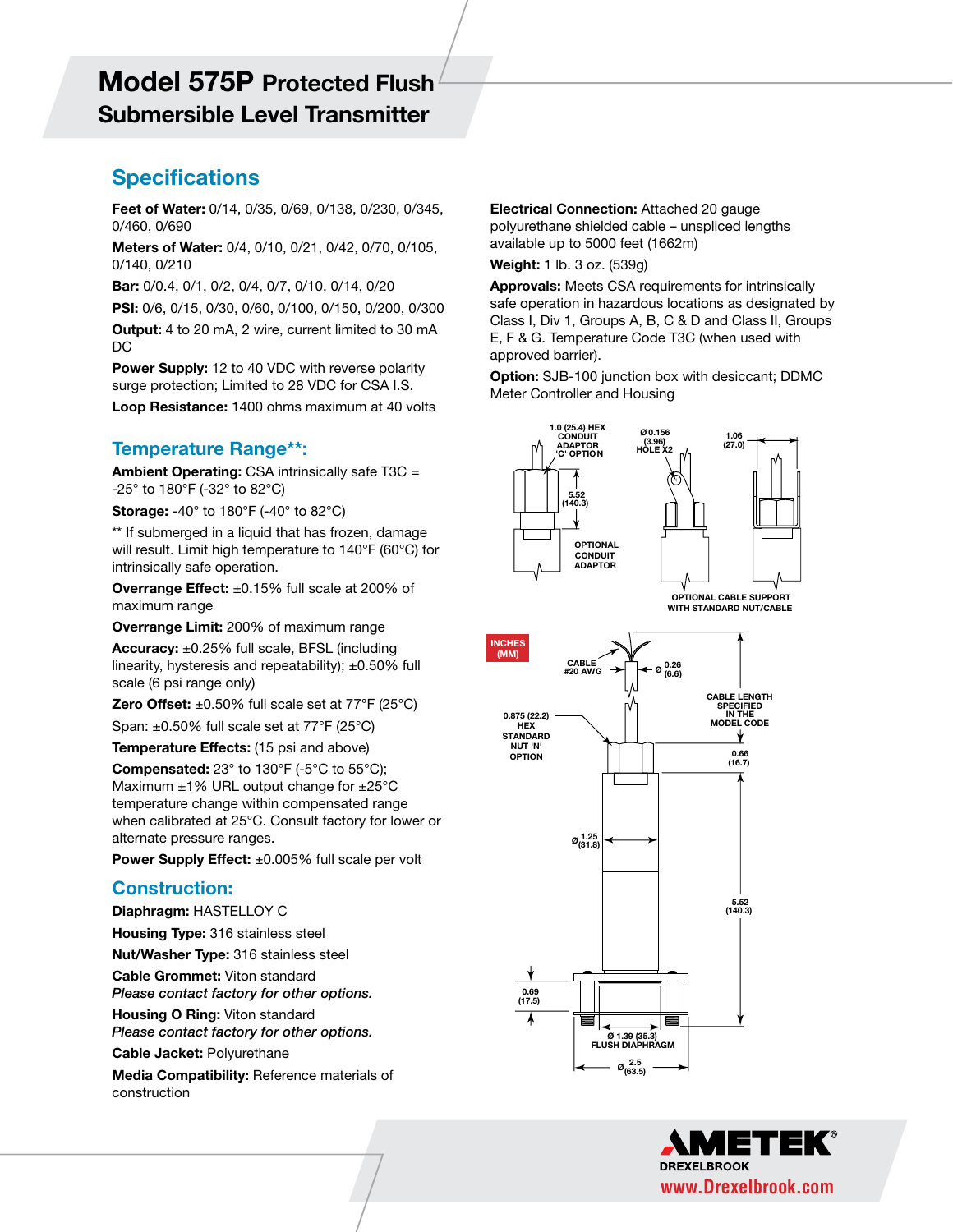## **Model 575P Protected Flush Submersible Level Transmitter**

# **Optional Heavy Base**

The Model 575P is available with a heavy 4"<br>diameter bottom plate 3/4" thick for use where diameter bottom plate, 3/4" thick for use where turbulence or higher flow rate might require more weight and stability. Unit can be ordered with this optional base or user may purchase a field and optional base of aser may parenase a nela<br>conversion kit (P/N K680029). Field conversion does not affect calibration. CONVEISION NIL (F/IN NOOUCE). FIEID CONVEISION



**1.0 (25.4) HEX CONDUIT ADAPTOR**

 **0.156 (3.96) HOLE X2**

 $\overline{\phantom{a}}$ 



**1.06 (27.0)**